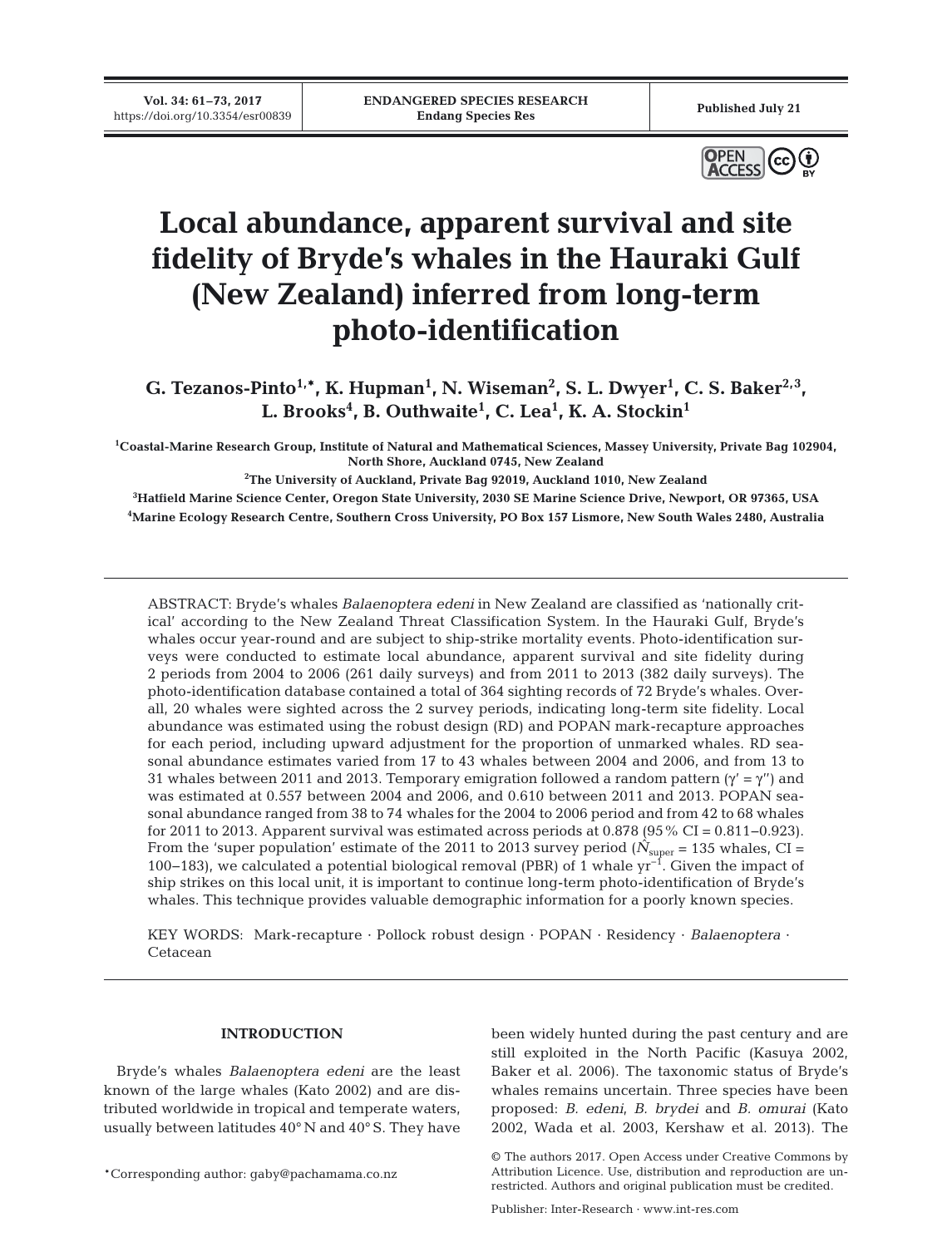Society of Marine Mammalogy's Committee on Taxo nomy recognizes *B. omurai* but considers the other 2 forms *(B. edeni edeni* and *B. edeni brydei)* as subspecies (Committee on Taxonomy 2016). Based on genetic analysis, New Zealand Bryde's whales have been identified as *B. edeni brydei*, the so-called 'offshore form' (Wiseman 2008).

In New Zealand, Bryde's whales are reported only for the north-eastern coast of the North Island (Baker & Madon 2007, Wiseman 2008) and occur year-round in the Hauraki Gulf (Behrens & Constantine 2008, Wiseman et al. 2011). The whales have been observed throughout the inner Gulf in water depths ranging from 12 to 60 m (Wiseman et al. 2011). Some whales have been resighted regularly over multiple years, including reproductive females accompanied by their calves (Wiseman 2008).

In New Zealand, there is currently no information on long-range or seasonal movements along the coast. In the Hauraki Gulf, it appears that there is a higher occurrence of whales during the austral winter (Wiseman et al. 2011), although seasonality was not detected in a more recent study (Dwyer 2014). Bryde's whales in the Hauraki Gulf are subject to a high level of anthropogenic mortality, as evidenced by records of ship strikes and entanglements (Stockin et al. 2008, Wiseman 2008, Riekkola 2013, Constantine et al. 2015). From 1996 to 2014, a total of 44 whales were reported dead. The cause of mortality was determined for 20 carcasses, of which vessel strike was a contributing factor to mortality in 85% of cases  $(n = 17)$ , while 3 others died as a consequence of entanglement in mussel aquaculture spat lines  $(n = 2)$  and unidentified fishing gear  $(n = 1)$ ; Constantine et al. 2015). On average, a minimum of 2.3 whales are estimated to be killed by vessel strikes in the Hauraki Gulf every year (Constantine et al. 2015).

The International Union for Conservation of Nature (IUCN) classified this species as Data Deficient (Reilly et al. 2008). In New Zealand, Bryde's whales are classified as 'nationally critical' by the New Zealand Threat Classification System because of the apparent small size of the local population in the Hauraki Gulf and the high incidence of ship strikes (Baker et al. 2010, 2016).

Here, we implemented mark-recapture techniques through individual photo-identification using both open models and the robust design. Temporal chan ges in abundance are considered a function of births, deaths, immigration and emigration. Examining population dynamics is not possible without considering immigration and emigration in the subpopulations. Pollock's robust design (hereafter referred to as RD; Pollock 1982), allows considerable flexibility in estimating a number of demographic parameters, including apparent survival, abundance and temporary emigration. In addition, POPAN or the 'super population' ( $\dot{N}_{super}$ , the total number of whales that used the area during the entire course of the study) parameterization of the Jolly-Seber open population model (Crosbie & Manly 1985, Schwarz & Arnanson 1996) provides abundance estimates while allowing entries (i.e. birth, immigration) and losses (i.e. death, permanent emigration) in the population under study. This method estimates the abundance of all animals that visited the area during the study period (Williams et al. 2002), providing an estimate of  $N_{\text{super}}$ . This is particularly useful in open populations that are connected to larger metapopulations or where local use is variable over time, as has been hypothesized for Bryde's whales (Wiseman 2008). It appears that a small local population unit of Bryde's whales regularly uses the Hauraki Gulf, although it is considered unlikely that the New Zealand local population would be isolated from a larger (yet unknown) population in the South Pacific (Wiseman 2008).

Monitoring of Bryde's whales in the Hauraki Gulf has primarily been conducted via aerial surveys (Baker & Madon 2007, Behrens 2009). While this technique provides valuable information on distribution, habitat use and abundance, it does not allow detection of individual changes in site fidelity over time or estimation of population parameters such as apparent survival and temporary emigration. Here, we used photo-identification records collected be tween 2003 and 2006 and between 2011 and 2013 in the Hauraki Gulf to analyse and compare site fidelity patterns between periods. A subset of this dataset collected during 2004 to 2006 and 2011 to 2013 was further used to estimate local abundance, apparent survival and temporary emigration with the RD and POPAN approaches.

#### **MATERIALS AND METHODS**

## **Data collection**

From March 2003 to February 2006, sighting and photo-identification records were collected mainly from a commercial whale watch vessel, a 19.9 m diesel-powered catamaran (hereafter referred to as 'Dolphin Explorer') and several other smaller independent research platforms (Wiseman 2008). Daily surveys typically lasted 5 h following a non-system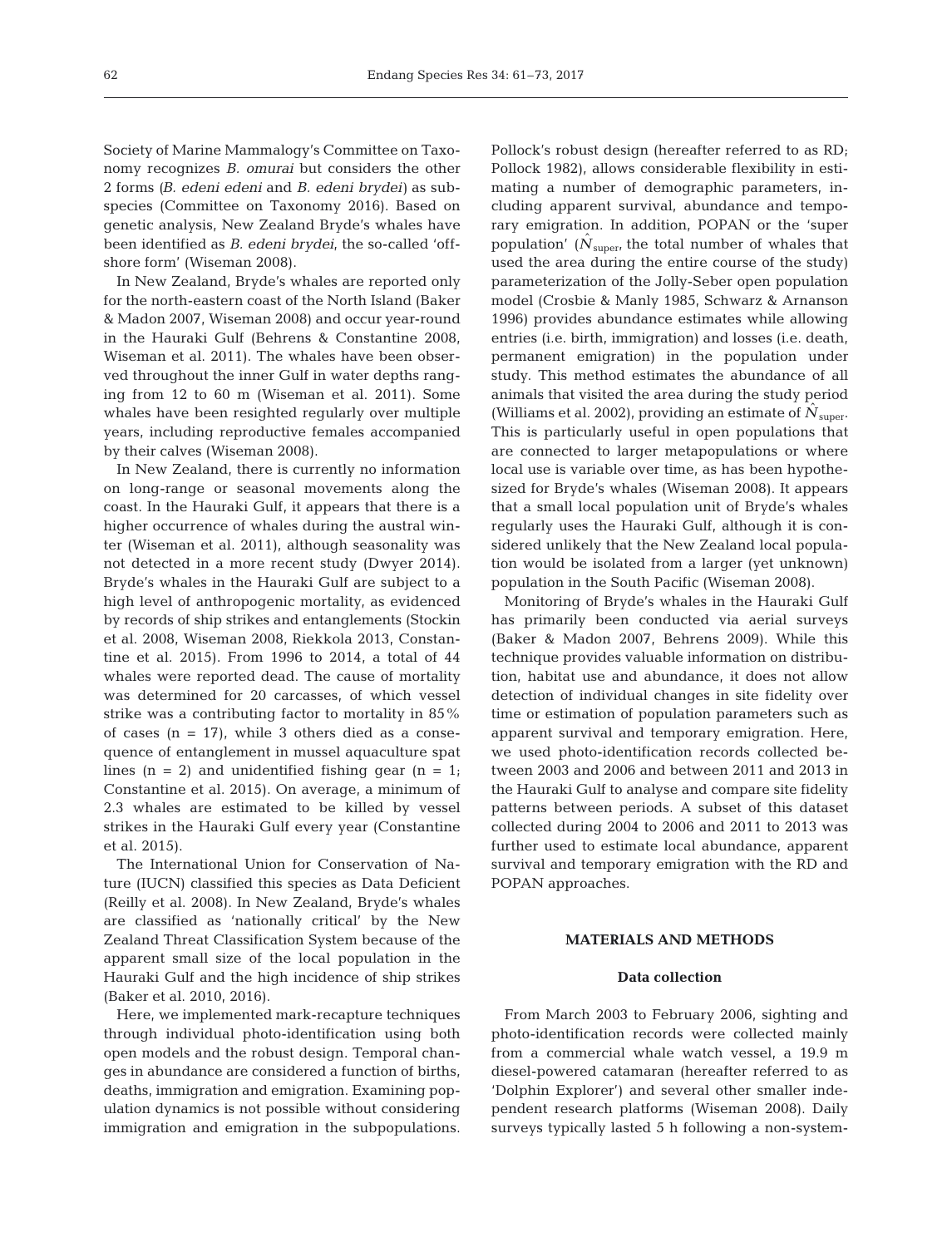atic survey route primarily determined by the prevailing weather conditions (further details in Wiseman et al. 2011).

From August 2011 to December 2013, surveys were conducted in the Hauraki Gulf using 'Dolphin Explorer' and 2 independent research vessels, 'Te Epiwhania' and 'Aihe II'. Both research vessels were 5.5 m Stabicrafts powered by a 100 and 120 hp 4-stroke engine, respectively. Dedicated surveys followed a methodology consistent with Wiseman (2008).

Surveys on 'Dolphin Explorer' were conducted in good visibility  $(≥1 km)$ , swell < 1 m, and Beaufort sea state  $(BSS) \leq 4$ . When onboard the research vessels, surveys were also carried out in good visibility  $(≥1 km)$  and swell < 1 m, but in lowered BSS ≤ 3. The direction of travel was based upon sea state and wind direction, with survey vessel speed maintained at 19 knots for 'Dolphin Explorer' and 11 knots for the research vessels. A survey was discontinued when weather conditions deteriorated (visibility  $< 1$  km, swell > 1 m,  $BSS \leq 4$  for the tour boat;  $BSS \leq 3$  for the research vessels).

Trip Encounter Rate (TER) was calculated following Wiseman et al. (2011) as the number of trips per month during which whales were observed, expressed as the proportion of the total number of trips undertaken that month. TER provided a monthly index of Bryde's whale occurrence. Only 1 trip  $d^{-1}$ was considered in the analyses to avoid pseudoreplication. (Hurlbert 1984). Seasonal analyses were based on austral seasons: spring (September to November), summer (December to February), autumn (March to May) and winter (June to August).

#### **Photo-identification evaluation**

From 2003 to 2006, dorsal fin photographs were collected from Bryde's whales in the Hauraki Gulf using Cannon 20D and EOS5 cameras fitted with a Tamron 200 to 400 mm lens. During 2011 to 2013, dorsal fin photographs were collected using a Nikon D7000 fitted with a Tamron 200 to 400 mm lens. Attempts were made to photograph both sides of the dorsal fin.

The photographic quality of the images and the distinctiveness of nicks used for individual identification were evaluated using a quality scale (see Table S1 in the Supplement at [www.int-res. com/](http://www.int-res.com/articles/suppl/n034p061_supp.pdf) articles/suppl/n034p061\_supp.pdf). Each image was classified into 5 categories of photo quality (excellent, good, fair, average or poor) according to focus, exposure (contrast between dorsal fin and background), size of the dorsal fin relative to the frame (definition) and relative angle of the camera to the whale (Blackmer et al. 2000, Friday et al. 2000, Stevick et al. 2001). Photographs of each individual were graded according to a scale of nick distinctiveness, ranging from 1 (very distinctive dorsal fin) to 5 (nondistinctive dorsal fin; see Table S2 in the Supplement). Images were matched to the catalogue, and when a match was found, records were updated accordingly. New individuals were cross-matched by 2 experienced researchers, given a new access number and added to the catalogue.

Overall, 28 whales (and their associated sighting data) were excluded from these analyses. Deleted data were included in a former study conducted by Wiseman (2008). Of these, 8 presented poor quality images and 20 were classified as having a nondistinctive dorsal fin. Wiseman (2008) included 'fin shape' and scars as attributes to identify whales. While fin shape and scarring may be used as secondary features to assist with the identification of whales (Penry 2010), they cannot be considered sufficient to identify individuals over time. This is because fin shape can be easily distorted by the angle at which the image has been taken, as observed in whale carcasses examined post-mortem (K. A. Stockin unpubl. data). In addition, the stability of scarring is unknown for this species. As such, we deemed identification of whales based solely on fin shape and/or scarring to be unreliable, especially for a long-term study that includes comparisons over an 8 yr period.

#### **Site fidelity**

Site fidelity of Bryde's whales in the Hauraki Gulf was examined using photo-identification sighting records collected between 2003 and 2006, and be tween 2011 and 2013. Monthly (MSR) and seasonal sighting rates (SSR) were calculated by expressing the number of months a whale was identified as a proportion of the total number of months in which at least 1 survey was conducted and the number of seasons in which a whale was identified as a proportion of the total seasons surveyed (Parra et al. 2006, Cagnazzi et al. 2011). MSR could therefore range between 0.015 for a whale sighted in only 1 survey month, to 1 for an individual observed in all 65 survey months. Similarly, SSR could range between 0.04 for a whale sighted in only 1 season out of 23, to 1 for an individual recorded in all 23 seasons across the study.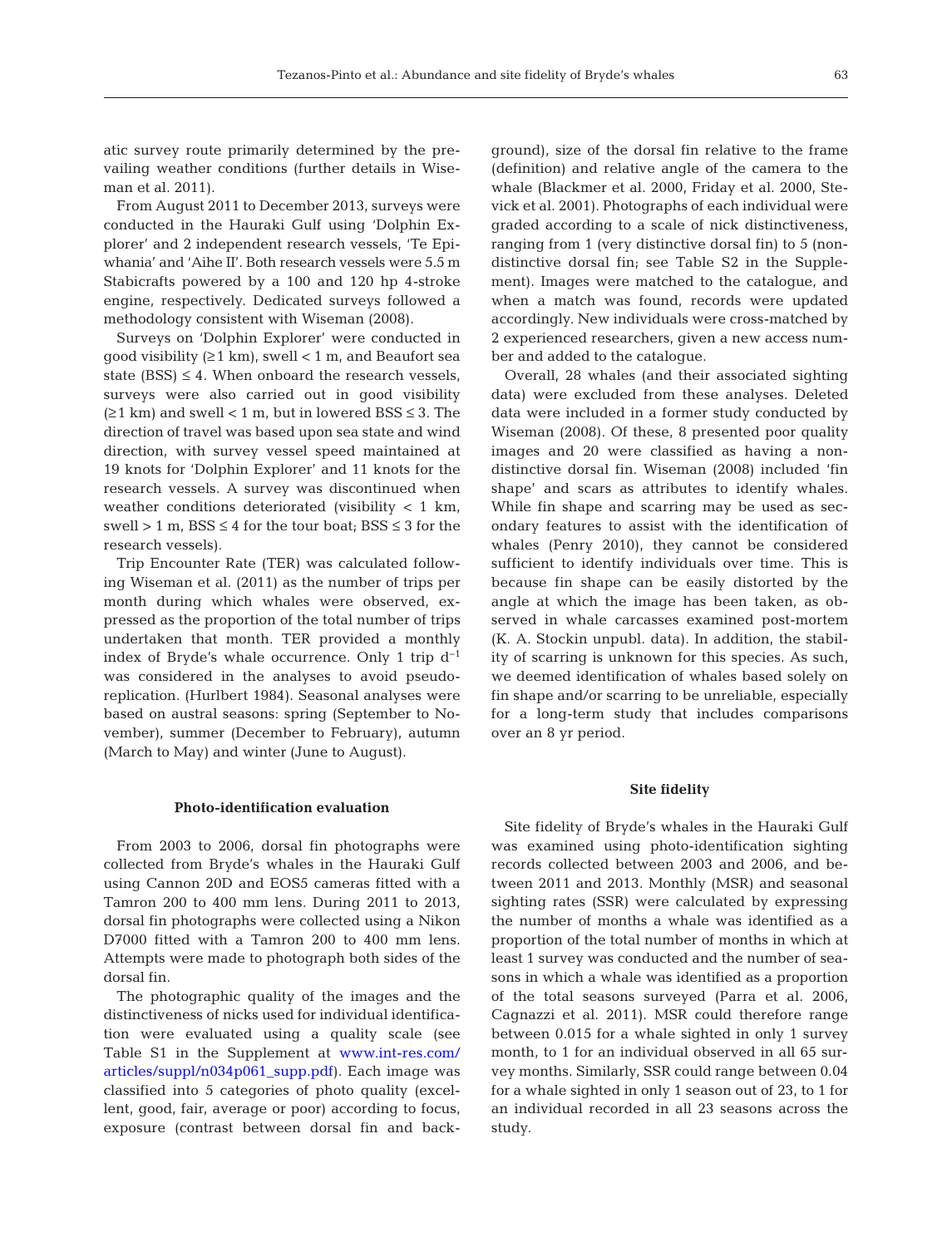#### **Mark ratio**

As with other cetacean populations, not all whales exhibited sufficient marks for individual recognition. To account for these unmarked individuals, we estimated a mark ratio (Jolly 1965). High quality photographs (only photos categorized 'excellent' and 'good quality') from each encounter were counted to estimate the proportion of whales with distinctive marks (mark ratio). Total abundance was estimated as follows:

$$
\hat{N}_{\text{total}} = \hat{N}_{\text{m}} / \hat{P}_{\text{m}} \tag{1}
$$

where  $\hat{N}_{\rm m}$  is the abundance of marked whales and  ${\hat{P}}_{\rm m}$  is the proportion of marked whales. The variance was estimated using the delta method (Wilson et al. 1999) as follows:

$$
\text{var}\Big(\hat{N}_{\text{total}}\Big) = \hat{N}_{\text{total}}^2 \left[ \frac{\text{Var}\Big(\hat{N}_{\text{m}}\Big)}{\hat{N}_{\text{m}}^2} + \frac{1 - \hat{P}_{\text{m}}}{n\hat{P}_{\text{m}}} \right] \quad (2)
$$

where *n* is the total number of occasions from which  ${\hat{P}}_{\rm{m}}$  was estimated. The standard error was calculated as follows:

$$
SE(\hat{N}_{total}) = \sqrt{var(\hat{N}_{total})}
$$
\n(3)

Log-normal confidence intervals for each estimate of abundance were calculated (Burnham et al. 1987) as follows:

$$
\hat{N}_{\text{lower}} = \frac{\hat{N}_{\text{total}}}{C} \tag{4}
$$

and

$$
\hat{N}_{\text{upper}} = \hat{N}_{\text{total}} \times C \tag{5}
$$

where

$$
C = \exp\left(z_{\alpha/2} \log_e \left\{ 1 + \left[ \text{CV} \left( \hat{N}_{\text{total}} \right) \right]^2 \right\} \right) \tag{6}
$$

where  $N_{\text{lower}}$  is the lower bound of the confidence interval,  $\hat{N}_{\text{upper}}$  is the upper bound of the confidence interval,  $Z_{\alpha/2}$  is the normal deviate,  $\alpha$  = 0.05 and CV is the coefficient of variation.

#### **Goodness of fit**

To conduct goodness of fit tests, data were pooled into seasons (rather than months) to avoid sparseness due to low data density (Cooch & White 2011) and analysed in a Cormack-Jolly-Seber (CJS) framework. This approach provides a goodness of fit test for primary sessions for the RD and seasons for POPAN. The variance inflation factor  $(\hat{c})$  was estimated using a median  $\hat{c}$  approach as implemented in MARK (Cooch & White 2011). To evaluate potential violations of mark-recapture assumptions, goodness of fit tests (test 2 [2.CT and 2.CL] and test 3 [3.SR and 3.SL]) were run in U-CARE v.2.2 (Choquet et al. 2005) following Tezanos-Pinto et al. (2013).

The RD does not have a specific goodness of fit test. However, data can be evaluated using current open and closed models accordingly. U-CARE was implemented using a CJS framework across primary periods (i.e. seasons) to examine potential violations of assumptions (tests 2 and 3). In addition, CloseTest (Stanley & Burnham 1999) was implemented to examine if data from each secondary period fulfilled the closure assumption.

## **Mark-recapture dataset**

During 2003, there were relatively few photoidentification surveys conducted in the Hauraki Gulf because of a reduced tour schedule for 'Dolphin Explorer'. To minimize heterogeneity (i.e. over-dispersion), data collected during 2003 were excluded from mark-recapture analyses. Photo-identification data collected from 2004 to 2006 and 2011 to 2013 were pooled by austral seasons to estimate apparent survival, abundance and the total number of whales that used the area during the course of the study (i.e. *N*<sub>super</sub>). Monthly and annual periods were considered but not deemed suitable as pooling these resulted in either over- or under-dispersion. Periods were analysed separately to estimate abundance and account for potential differences in the area covered between periods (mostly inner Hauraki Gulf between 2004 and 2006; inner and outer Hauraki Gulf including Great Barrier Island from 2011 to 2013). However, data were combined to estimate apparent survival since it was of interest to examine whale survival across periods.

#### **Population abundance models**

## RD structure

Mark-recapture data were extracted from the complete photo-identification dataset to fit a sampling structure of closely adjacent secondary samples (i.e. daily surveys: 1 survey  $d^{-1}$ ) within more widely sepa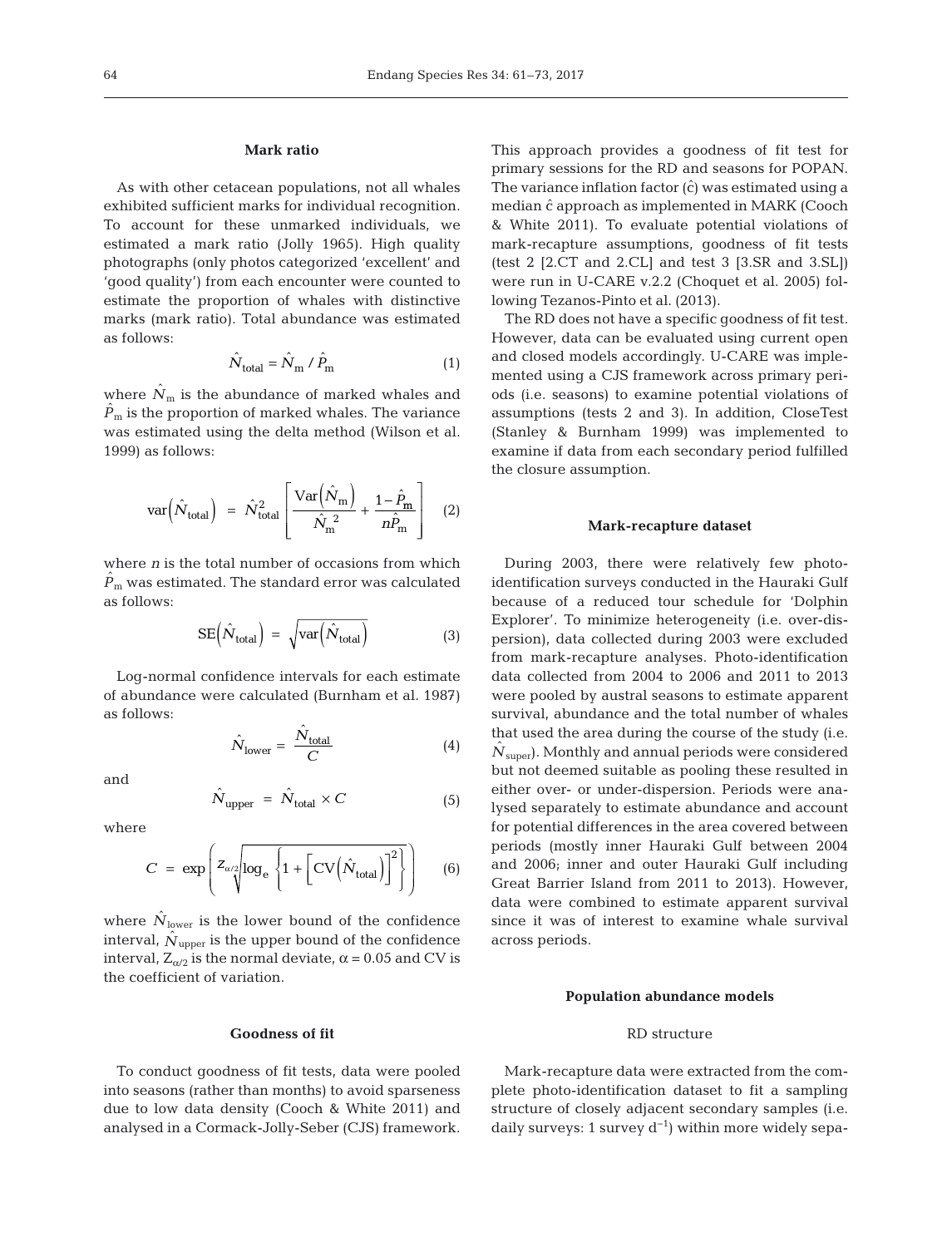rated primary samples (i.e. seasons). Following this structure, data were stratified by austral seasons to estimate the number of whales present in the Hauraki Gulf, rates of temporary emigration and apparent survival. For each season, we estimated the capture probability (p) and abundance  $(N<sub>m</sub>)$  of whales in the Hauraki Gulf. From the intervals between seasons, we estimated apparent survival  $(\emptyset)$  and temporary emigration (γ' and γ''). Capture probability was modelled to vary between seasons *(s* = seasons or primary samples) and within seasons  $(t = \text{daily surveys})$ within a season or secondary samples). Recapture probabilities were constrained to equal capture probabilities on each occasion for all models, because there was no evidence of a behavioural effect on capture. Temporary emigration was modelled assuming no emigration (i.e.  $\gamma'' = \gamma' = 0$ ), random (i.e.  $\gamma'' = \gamma'$ ), Markovian temporary emigration (i.e.  $\gamma'' \neq \gamma'$ ) and the even flow model ( $\gamma$ " = 1 –  $\gamma$ '; Huggins 1991, Kendall et al. 1997).

#### POPAN design structure

The Schwarz and Arnason 'super population' parameterization of the Jolly-Seber model (i.e. POPAN; Crosbie & Manly 1985, Schwarz & Arnanson 1996) was applied to estimate apparent survival and abundance of whales in the Hauraki Gulf (Williams et al. 2002) during the study period. In addition, this approach allows estimating the probability of entry (β). Models incorporated a seasonal structure in the

design matrix to evaluate whether seasonality explained capture probabilities and apparent survival. TER was added into the design matrix to examine if capture probabilities were explained by effort. In order to estimate all parameters in the fully parameterized model, a constraint was added to the first and last capture probabilities (i.e.  $p_1 = p_2$  and  $p_k = p_{k-1}$ ; Cooch & White 2011). POPAN provides an estimate of  $N_{\text{super}}$ .

#### **Potential biological removal**

Any marine mammal population with an estimate of human-induced mortality that is greater than its potential biological removal (PBR) has a level of mortality that could lead to the depletion of the population (Wade 1998). We conducted a PBR analysis following Wade (1998):

$$
PBR = N_{\text{MIN}} \frac{1}{2} R_{\text{MAX}} F_{\text{R}} \tag{7}
$$

where  $N_{\text{MIN}}$  is 20<sup>th</sup> percentile log-normal total abundance estimate of the stock,  $R_{MAX}$  is one-half the maximum theoretical or estimated net productivity rate of the stock at a small population size, and  $F_R = a$ recovery factor between 0.1 and 1.

## **RESULTS**

# **Effort**

Between January 2004 and February 2006, a total of 261 daily surveys were conducted in the Hauraki Gulf (Fig. 1). Average seasonal TER ranged from a low of 0.33 during spring to a high of 0.51 during summer and winter ( $\bar{x}$  = 0.46; Table 1) and did not differ significantly among seasons (Kruskal-Wallis test,  $H_3 = 10.4$ ,  $p = 0.693$ ) or across years (Kruskal-Wallis test,  $H_3 = 4.99$ ,  $p = 0.08$ ).

Data collected during August 2011 to December 2013 included 382 daily surveys (Fig. 1). Average seasonal TER ranged from a low of 0.44 in autumn to a high of 0.81 in spring ( $\bar{x}$  = 0.57) and did not differ significantly among seasons (Kruskal-Wallis test,  $H_3$  = 5.43, p *=* 0.70) or across years (Kruskal-Wallis test,  $H_2 = 1.50$ ,  $p = 0.47$ ). However, there were significant differences when comparing average monthly TER



Fig. 1. Hauraki Gulf, including track effort (black lines) obtained while conducting surveys between 2004 and 2006 (n = 261), and between 2011 and 2013 (n = 382)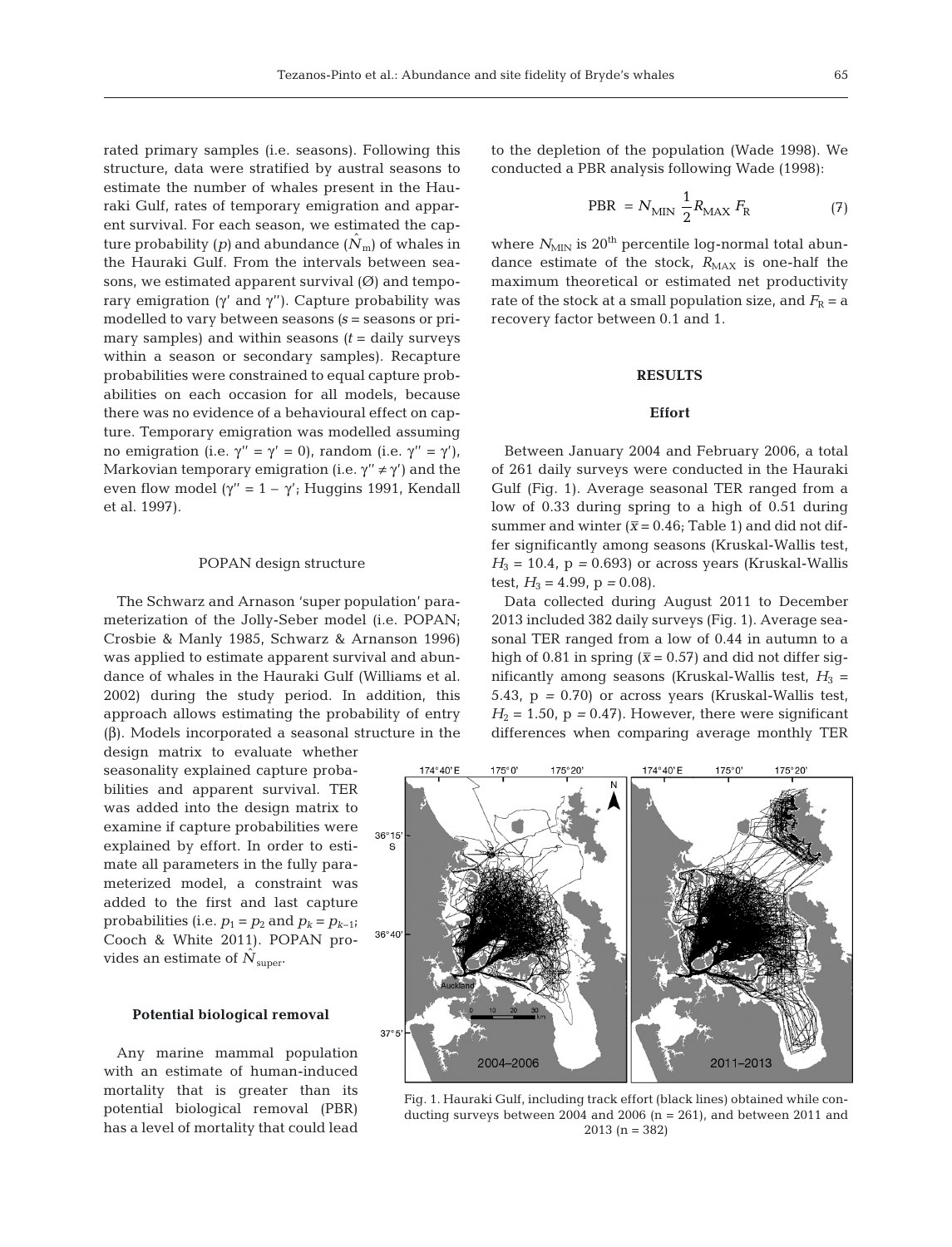| Season         | Month     |                  | 2004-2006          | $2011 - 2013$ - |                  |                    |            |
|----------------|-----------|------------------|--------------------|-----------------|------------------|--------------------|------------|
|                |           | Daily<br>surveys | No. obs.<br>whales | TER             | Daily<br>surveys | No. obs.<br>whales | <b>TER</b> |
| Summer         | December  | 16               | 19                 | 0.51            | 44               | 29                 | 0.66       |
|                | January   | 37               | 16                 | 0.64            | 24               | 7                  | 0.29       |
|                | February  | 25               | 13                 | 0.52            | 30               | 10                 | 0.33       |
| Summer average |           |                  |                    | 0.51            |                  |                    | 0.47       |
| Autumn         | March     | 25               | 7                  | 0.28            | 30               | 8                  | 0.27       |
|                | April     | 25               | 10                 | 0.42            | 30               | 17                 | 0.57       |
|                | May       | 24               | 12                 | 0.41            | 21               | 8                  | 0.38       |
| Autumn average |           |                  |                    | 0.42            |                  |                    | 0.41       |
| Winter         | June      | 29               | 13                 | 0.54            | 29               | 12                 | 0.41       |
|                | July      | 24               | 10                 | 0.71            | 33               | 20                 | 0.61       |
|                | August    | 14               | 3                  | 0.27            | 40               | 27                 | 0.68       |
| Winter average |           |                  |                    | 0.51            |                  |                    | 0.58       |
| Spring         | September | 11               | 6                  | 0.40            | 27               | 22                 | 0.81       |
|                | October   | 15               | 5                  | 0.31            | 35               | 30                 | 0.86       |
|                | November  | 16               | 5                  | 0.31            | 39               | 32                 | 0.82       |
| Spring average |           |                  |                    | 0.33            |                  |                    | 0.84       |
| Total          |           | 261              | 119                | Mean: 0.46      | 382              | 222                | Mean: 0.58 |

Table 1. Total number of daily surveys, total number of observations of Bryde's whales, and trip encounter rate (TER) in the Hauraki Gulf between 2004 and 2006, and 2011 and 2013, with average for each season listed below monthly values

values per year between periods (2004 to 2006 and 2011 to 2013; Mann-Whitney test,  $U_1 = 5.88$ ,  $p = 0.01$ ).

#### **Photo-identification**

The original photo-identification catalogue from Wiseman (2008) contained 72 unique whales. After the removal of 28 whales and their associated sighting data (see 'Materials and methods'), the catalogue contained 44 unique whales. New photo-identification data collected between 2011 and 2013 resulted in a total of 48 unique whales, of which 28 represented new individuals and 20 were resightings of previously catalogued whales. Overall, the final catalogue contained 352 sighting records of 72 unique whales from 2003 to 2006 and 2011 to 2013. During 2003, there were only 26 sighting records representing 11 unique whales (2 whales were only sighted during 2003); this information was used for site fidelity analyses but excluded from mark-recapture estimates to avoid introducing heterogeneity.

#### **Site fidelity**

The majority of whales  $(n = 43)$  were sighted during ≤3 months across the 65 surveyed months, 24 whales were sighted during 4 to 10 survey months, and 5 were sighted during 11 to 15 survey months (Fig. 2). Overall, MSR ranged from a low of 1.5% (whales sighted during only one month) to a high of 23.1% (whales sighted 15 out of 65 months), with an overall mean  $(\pm SE)$  of  $5.6 \pm 0.6\%$ . Similarly, the majority of whales (n = 50) were sighted during ≤3 of the 23 seasons, 20 whales were sighted in 4 to 9 seasons and 2 whales were sighted across 10 and 13 seasons, respectively. Accordingly, SSR ranged from a low of 4.2% (for a whale sighted in only 1 season) to a high of 56.5% (for a whale sighted in 13 of 23 seasons), with an overall mean of  $12.4 \pm 1.2\%$ (Fig. 2).

Of the 72 unique whales evaluated, 20 were sighted across the 2 periods (2003 to 2006 and 2011 to 2013); however, MSR varied among whales between periods (Fig. 3). For example, whale ID12 (female; Wiseman 2008) was sighted across 11 months (MSR = 16.9%) during 2003 to 2006 but never sighted during 2011 to 2013. Whales ID22 and ID23 (both females) were sighted across 8 and 9 months during 2003 to 2006, respectively. However, during 2011 to 2013 they were observed only during 5 and 2 months, respectively. Whale ID90 (female) was sighted 10 out of 29 months ( $MSR =$ 34.5%; Fig. 3) only during 2011 to 2013. These results suggest that some whales changed their site fidelity patterns over time.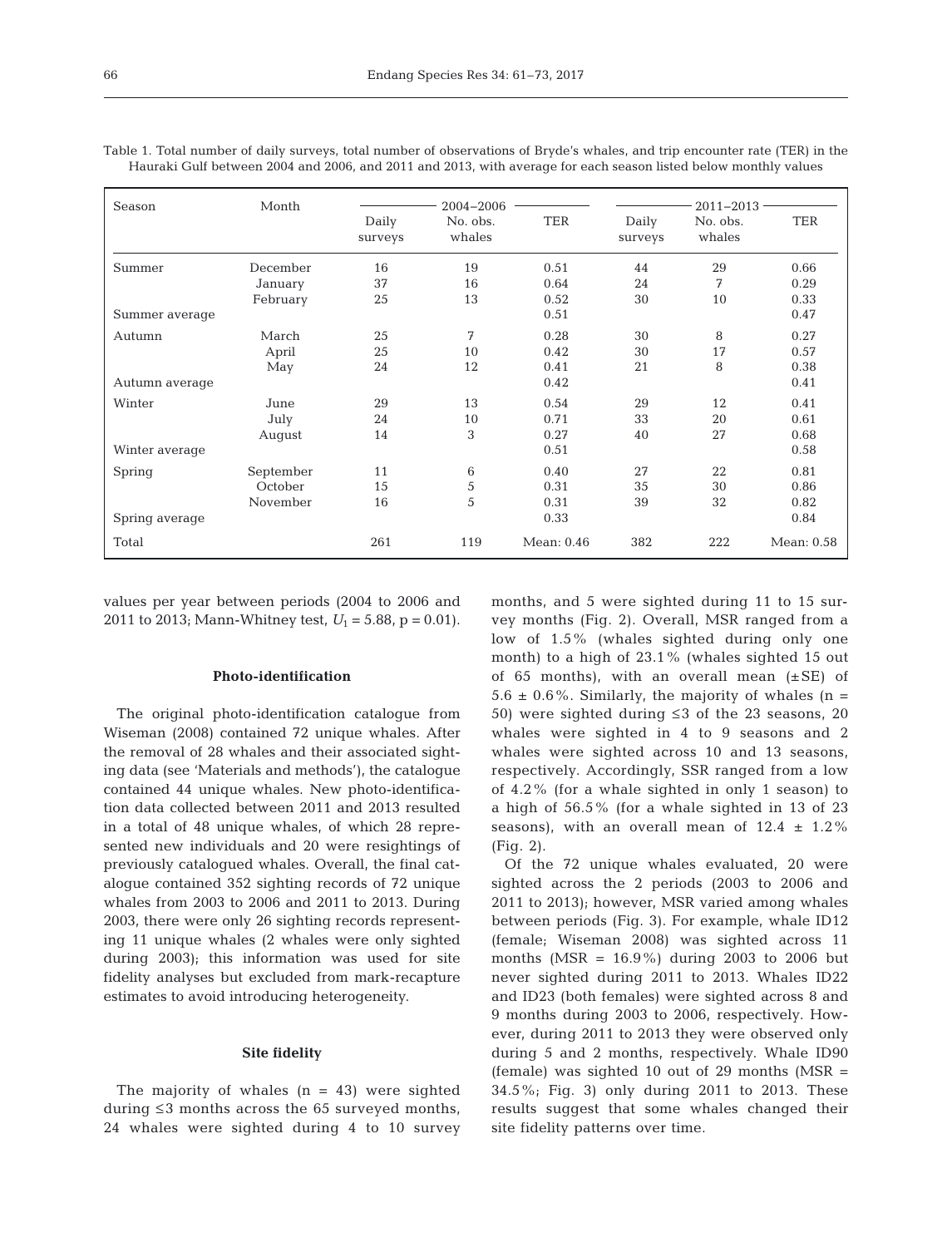

Fig. 2. Monthly (MSR; grey) and seasonal sighting rates (SSR; black) for individual Bryde's whales photo-identified in the Hauraki Gulf from 2003 to 2006 and 2011 to 2013



Fig. 3. Monthly seasonal sighting rates (MSR, in percentage) for individual Bryde's whales (each vertical line represents a whale) photo-identified in the Hauraki Gulf from 2003 to 2006 (black) and 2011 to 2013 (hatched). Whales ID12, 22, 23, 45 and 90 are labelled (see 'Site fidelity')

## **Mark ratio**

The mark ratio for 2004 to 2006 was re-estimated excluding individuals that did not meet photo-quality and/or nick distinctiveness criteria. A total of 131 sightings of whales were used, of which 83 were uniquely marked individuals, resulting in a ratio of  $0.633$  (SE = 0.06). Using the same criteria, the mark ratio for 2011 to 2013 was estimated over 181 sightings, of which 91 were 'marked' whales, resulting in a ratio of  $0.497$  (SE =  $0.04$ ). All abundance estimates presented here were scaled up to their corresponding mark ratio (i.e. 63.3% for 2004 to 2006 and 49.7% for 2011 to 2013). Despite the difference, the mark ratio between periods did not vary significantly  $(F = 0.253)$ .

## **Goodness of fit**

For the 2004 to 2006 dataset, the estimated  $\hat{c}$  was indicative of no over-dispersion ( $\hat{c} = 0.987$ ), and was set to 1 as recommended by Cooch & White (2011). Results for the global test in U-CARE were not signi ficant (test 2 + test 3,  $\chi^2$  = 16.843, p = 0.470, df = 17). Correspondingly, none of the tests showed signifi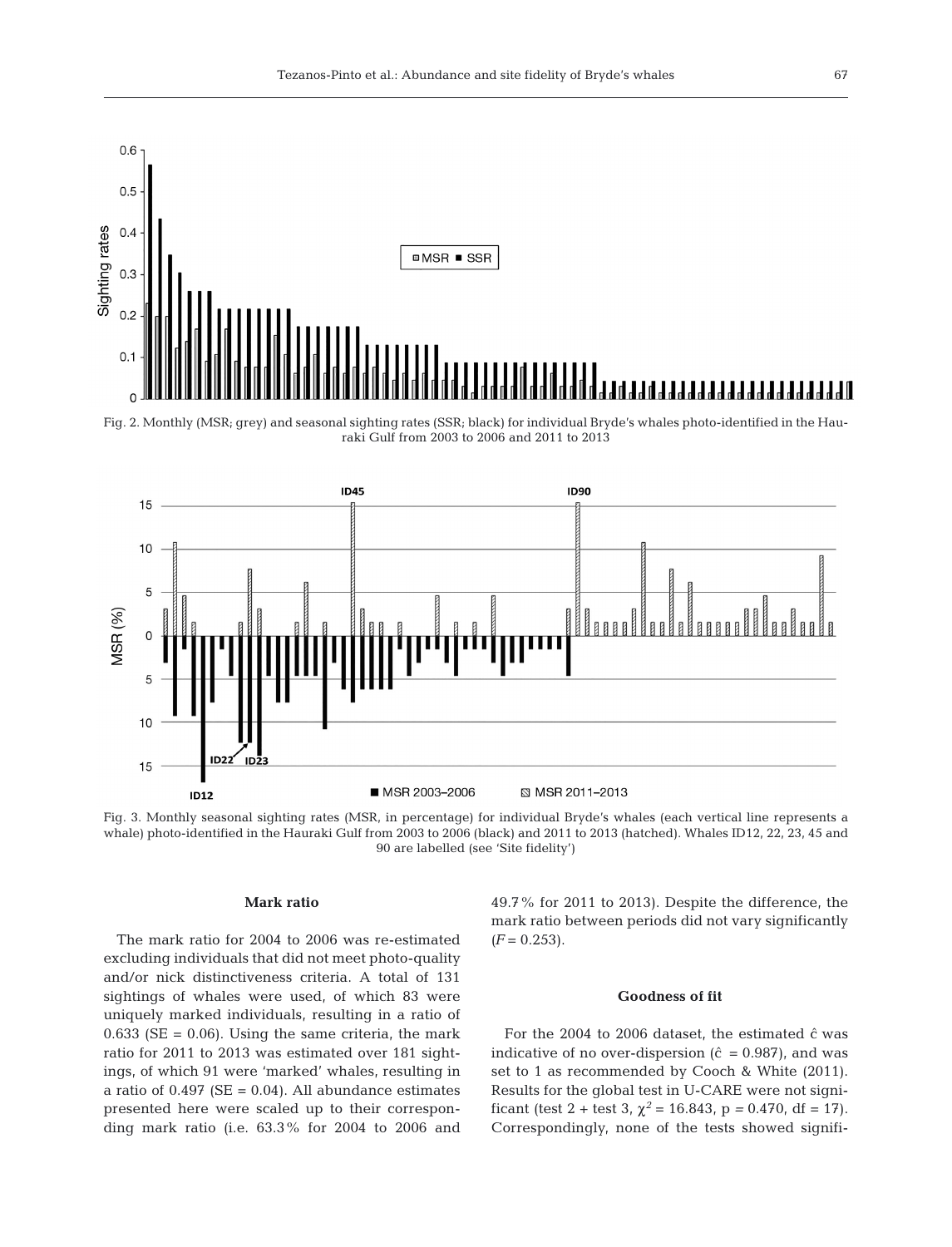cant departure from assumptions (test 2.CT, p *=* 0.143; test 2.CL, p *=* 0.597; test 3.SM, p *=* 0.993; test 3.SR, p *=* 0.768).

For the 2011 to 2013 dataset, the estimated  $\hat{c}$  was indicative of under-dispersion  $(\hat{c} = 0.535)$ , and was set to 1 as recommended by Cooch & White (2011). Results for the global test in U-CARE were not significant (test 2 + test 3,  $\chi^2 = 9.627$ , p = 0.920, df = 18). Correspondingly, none of the tests showed significant departure from assumptions (test 2.CT, p *=* 0.914; test 2.CL, p *=* 0.597; test 3.SM, p *=* 0.709; test 3.SR, p *=* 0.829).

#### **Population abundance models**

#### Robust design

The 2004 to 2006 dataset included 9 primary periods (seasons) composed of 106 secondary sessions (i.e. days; Table 2). Annual time intervals ranged from 0.234 to 0.277. The best fitting RD model (based on corrected Akaike's information criterion [AICc] score) suggested a population with constant apparent survival, capture probabilities and temporary emigration (Table 3). Abundance estimates correcting for the proportion of unmarked whales between 2004 and 2006 ranged from a low of 17 (95% CI = 10−28; CV = 0.26) to a high of 43 whales (95% CI = 25–73; CV = 0.28; Fig. 4). Temporary emigration was estimated at

0.557 (95% CI = 0.439−0.669) and capture probability at  $0.081$  (95% CI = 0.070–0.094).

The 2011 to 2013 dataset included 8 primary periods (seasons) composed of 102 secondary sessions (i.e. days; Table 2). Annual time intervals ranged from 0.184 to 0.488. The best fitting RD model (based on AICc score) suggested a population with constant apparent survival, capture probability and temporary emigration (Table 3). However, a second model with constant apparent survival, temporary emigration and seasonal capture probabilities presented a high AICc weight (0.412). Consequently, model averaging was implemented to estimate all parameters (Cooch & White 2011).

Abundance estimates correcting for the proportion of unmarked whales during 2011 to 2013 ranged from a low of 13 (95 % CI = 9–18, CV = 0.17) to a high of 32 whales  $(95\% \text{ CI} = 16-61, \text{ CV} = 0.11; \text{Fig. 4}).$ Temporary emigration was estimated at 0.610 (95%  $CI = 0.454 - 0.747$ ) and capture probability at 0.105  $(95\% \text{ CI} = 0.068 - 0.160).$ 

#### POPAN analyses

Several models were evaluated, including those that incorporated effort (i.e. TER) in the design matrix, as well as variations in the parameters by time and season; however, only the 6 best fitting models are presented (Table 3).

Table 2. Structure of the robust design (RD) for Bryde's whale data collected in the Hauraki Gulf from 2004 to 2006 and 2011 to 2013, including primary sessions (seasons) and secondary periods (days), start and end of each session, duration, total number of unique whales identified within each session, annual intervals between sessions, number of secondary sessions within each primary session and results from CloseTest (Stanley and Burnham closure test)

| Primary<br>session | Year      | Season | Start session | End session     | Unique<br>whales ID | Annual<br>intervals | Secondary<br>sessions | Close<br>test |
|--------------------|-----------|--------|---------------|-----------------|---------------------|---------------------|-----------------------|---------------|
|                    | 2003-2004 | Summer | $04-Jan-04$   | $09-Mar-04$     | 7                   |                     | 5                     | 0.398         |
| $\overline{2}$     | 2004      | Autumn | $23-Mar-04$   | 13-Jun-04       | 11                  | 0.240               | 9                     | 0.362         |
| 3                  | 2004      | Winter | 26-Jun-04     | $07-Sep-04$     | 9                   | 0.248               | 5                     | 0.998         |
| 4                  | 2004      | Spring | $22$ -Oct-04  | 30-Nov-04       | 8                   | 0.277               | 6                     | 0.474         |
| 5                  | 2004-2005 | Summer | $03-Jan-05$   | $13-Mar-05$     | 27                  | 0.241               | 16                    | 0.312         |
| 6                  | 2005      | Autumn | $26$ -Mar-05  | 16-Jun-05       | 38                  | 0.242               | 23                    | 0.722         |
| 7                  | 2005      | Winter | $01-Jul-05$   | $14-Sep-05$     | 31                  | 0.256               | 22                    | 0.790         |
| 8                  | 2005      | Spring | $13-Oct-05$   | $02$ -Dec- $05$ | 12                  | 0.251               | 6                     | 0.597         |
| 9                  | 2005-2006 | Summer | 07-Jan-06     | 25-Feb-06       | 16                  | 0.234               | 14                    | 0.586         |
|                    | 2011      | Winter | $20$ -Aug-11  | 09-Sep-11       | 12                  |                     | 9                     | 0.853         |
| 2                  | 2011      | Spring | $22$ -Sep-11  | $19-Dec-11$     | 19                  | 0.184               | 13                    | 0.286         |
| 3                  | 2012      | Autumn | 28-Mar-12     | $04-Jun-12$     | 17                  | 0.488               | 15                    | 0.205         |
| 4                  | 2012      | Winter | 30-Jun-12     | $19-Sep-12$     | 22                  | 0.275               | 14                    | 0.115         |
| 5                  | 2012      | Spring | $09-Oct-12$   | $15$ -Dec- $12$ | 21                  | 0.258               | 10                    | 0.060         |
| 6                  | 2012-2013 | Summer | $10-Jan-13$   | $07-Mar-13$     | 15                  | 0.240               | 11                    | 0.156         |
| 7                  | 2013      | Winter | $09-Jul-13$   | $28-Auq-13$     | 9                   | 0.485               | 9                     | 0.236         |
| 8                  | 2013      | Spring | $02$ -Oct-13  | $11-Dec-13$     | 49                  | 0.260               | 21                    | 0.171         |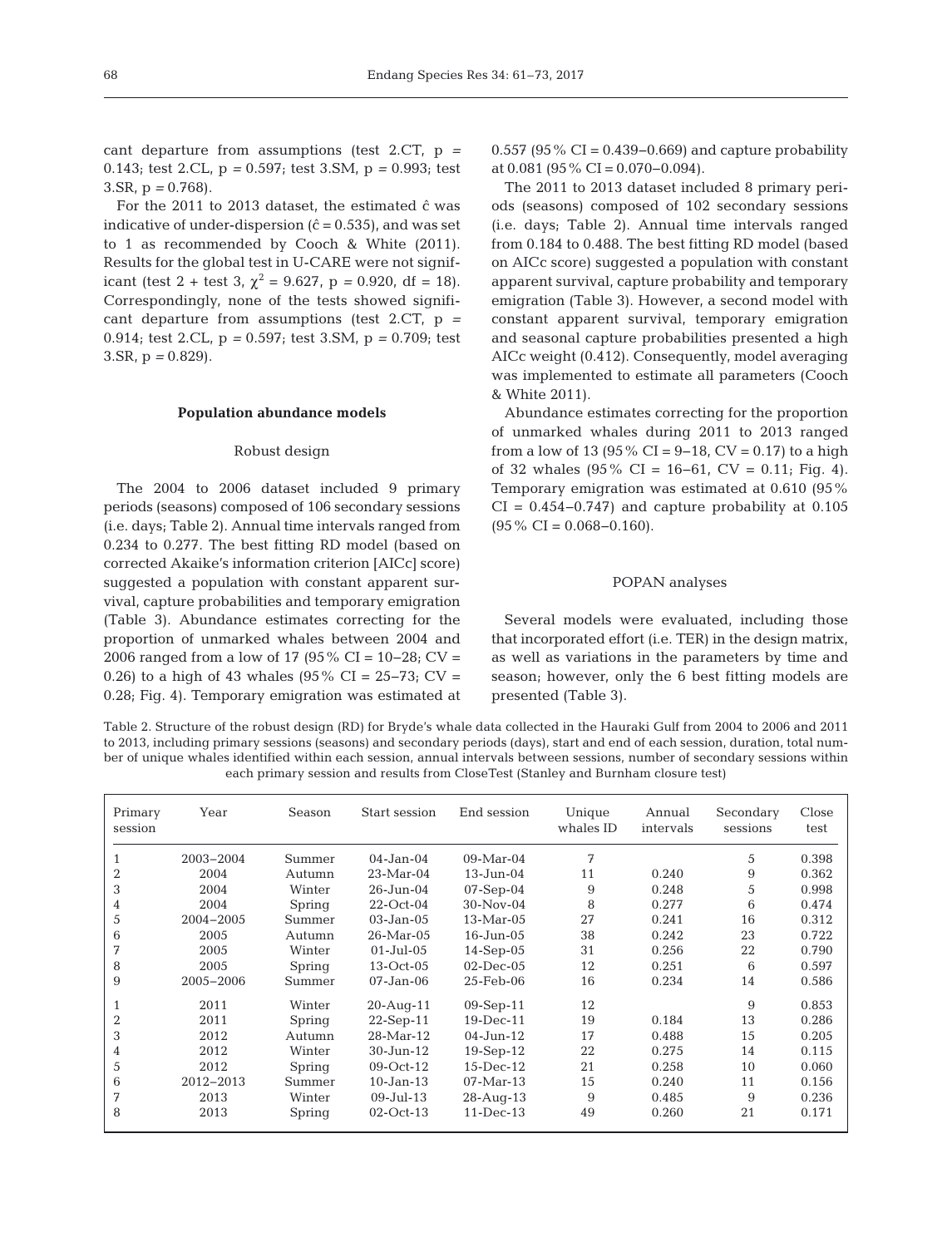Table 3. Model selection for mark-recapture data of Bryde's whales in the Hauraki Gulf. Models displayed include the first 6 best models for the robust design (RD, top) and seasonal POPAN data (bottom) for each period. Ø: apparent survival; *p*: capture; *c*: recapture; γ' and γ'': temporary emigration probabilities; β: probability of entry; TER: trip encounter rate (see 'Materials and methods: Data collection'). For the RD: *s*: seasons or primary samples; *t*: daily surveys within a season. The lowest corrected Akaike's information criterion (AICc) value represents the model that has the most support from the data. NP: number of parameters. Notation:  $γ' = γ'' = 0$ : no temporary emigration;  $γ = γ''(x) = γ'(x)$ : random temporary emigration;  $γ''(x) ≠ γ'(x)$ : Markovian temporary emigration; constant parameter  $p = c(x) =$  no behavioural effect on capture (following Kendall et al. 1997). ML: model likelihood; QDev: deviance. RD models that incorporated TER in the design matrix scored after model 6 and are not shown here

| Models            |                                                       | AICc    | $\triangle$ AICc | AICc weights   | ML             | NP             | QDev    |  |
|-------------------|-------------------------------------------------------|---------|------------------|----------------|----------------|----------------|---------|--|
| Robust design     |                                                       |         |                  |                |                |                |         |  |
|                   | Dataset 2004-2006                                     |         |                  |                |                |                |         |  |
| 1                 | $\varnothing(.) \gamma(.) p=c(.)$                     | 839.177 | $\Omega$         | 0.81505        | $\mathbf{1}$   | 12             | 785.293 |  |
| 2                 | $\varnothing(.) \gamma(.) p=c(s)$                     | 843.481 | 4.303            | 0.09479        | 0.1163         | 15             | 782.321 |  |
| 3                 | $\varnothing(.) \gamma''(.) \neq \gamma'(.) p = c(.)$ | 843.606 | 4.428            | 0.08904        | 0.1092         | 16             | 779.950 |  |
| 4                 | $\varnothing(.) \gamma(.) p = c(t)$                   | 854.042 | 14.865           | 0.00048        | 0.0006         | 20             | 780.022 |  |
| 5                 | $\varnothing(.) \gamma''(.) \neq \gamma'(.) p = c(.)$ | 854.594 | 15.417           | 0.00037        | 0.0005         | 21             | 777.885 |  |
| 6                 | $\varnothing(.) \gamma''(t) \neq \gamma'(t) p = c(t)$ | 855.198 | 16.021           | 0.00027        | 0.0003         | 29             | 755.396 |  |
|                   | Dataset 2011-2013                                     |         |                  |                |                |                |         |  |
| 1                 | $\varnothing(.) \gamma(.) p=c(.)$                     | 805.654 | $\Omega$         | 0.54525        | $\mathbf{1}$   | 11             | 717.000 |  |
| 2                 | $\varnothing(.) \gamma(.) p=c(s)$                     | 806.215 | 0.561            | 0.41189        | 0.755          | 13             | 712.791 |  |
| 3                 | $\varnothing(.) \gamma''(.) \neq \gamma'(.) p=c(.)$   | 810.767 | 5.113            | 0.0423         | 0.078          | 19             | 702.148 |  |
| 4                 | $\varnothing(t)\gamma''(.)\neq\gamma'(.)\ p=c(.)$     | 819.435 | 13.780           | 0.00055        | 0.001          | 23             | 699.875 |  |
| 5                 | $\varnothing(.) \gamma''(t) \neq \gamma'(t) p = c(.)$ | 827.242 | 21.588           | 0.00001        | $\mathbf{0}$   | 30             | 686.752 |  |
| 6                 | $\varnothing(t)\gamma''(t)\neq\gamma'(t)$ $p=c(t)$    | 846.908 | 41.253           | $\Omega$       | $\theta$       | 36             | 686.395 |  |
| <b>POPAN</b>      |                                                       |         |                  |                |                |                |         |  |
|                   | Dataset 2004-2006                                     |         |                  |                |                |                |         |  |
| 1                 | $\varnothing(.)$ $p(.)$ $\beta(.)$                    | 276.394 | $\Omega$         | 0.84818        | $\mathbf{1}$   | 4              | 37.184  |  |
| 2                 | $\varnothing(.)$ $p(s)$ $\beta(.)$                    | 280.162 | 3.768            | 0.12891        | 0.152          | 7              | 40.024  |  |
| 3                 | $\varnothing(.)$ $p(t)$ $\beta(.)$                    | 284.544 | 8.15             | 0.01441        | 0.017          | 12             | 48.313  |  |
| 4                 | $\varnothing(.)$ $p(.)$ $\beta(t)$                    | 285.916 | 9.522            | 0.00726        | 0.0086         | 11             | 44.333  |  |
| 5                 | $\varnothing(t)$ $p(.)$ $\beta(.)$                    | 289.445 | 13.051           | 0.00124        | $\mathbf{0}$   | 11             | 40.804  |  |
| 6                 | $\varnothing(.)$ p(TER) $\beta(.)$                    | 295.640 | 19.246           | $\Omega$       | $\Omega$       | 12             | 37.217  |  |
| Dataset 2011-2013 |                                                       |         |                  |                |                |                |         |  |
| $\mathbf{1}$      | $\varnothing(.)$ $p(s)$ $\beta(.)$                    | 236.671 | $\Omega$         | 0.7662         | $\mathbf{1}$   | 7              | 48.365  |  |
| 2                 | $\varnothing(.) p(.) \beta(.)$                        | 239.987 | 3.316            | 0.1460         | 0.190          | $\overline{4}$ | 38.041  |  |
| 3                 | $\varnothing(.)$ $p(t)$ $\beta(.)$                    | 241.009 | 4.337            | 0.0876         | 0.114          | 12             | 57.081  |  |
| 4                 | $\varnothing(t)$ $p(.)$ $\beta(.)$                    | 254.319 | 17.645           | 0.0001         | 0.0001         | 11             | 41.001  |  |
| 5                 | $\varnothing(.)$ $p(TER)$ $\beta(.)$                  | 258.891 | 22.219           | $\overline{0}$ | $\overline{0}$ | 12             | 39.199  |  |
| 6                 | $\varnothing(t)$ $p(t)$ $\beta(.)$                    | 259.975 | 23.304           | $\mathbf{0}$   | $\overline{0}$ | 19             | 59.985  |  |
|                   |                                                       |         |                  |                |                |                |         |  |

For the 2004 to 2006 dataset, the model that best explained the data consisted of all constant parameters (Model 1). Parameter estimates from this model resulted in probability of entry =  $0.073$  (95% CI = 0.044−0.118) and capture probability = 0.288 (95% CI = 0.202−0.392). Seasonal abundance correcting for the proportion of unmarked animals during 2004 to 2006 ranged from 38 (95% CI = 20−73; CV = 0.34) to 75 whales (95% CI = 50−111; CV = 0.20). The abundance of all the whales that visited the area during this period was estimated at  $94$  ( $95\%$  CI =  $74-120$ ; CV = 0.12).

For the 2011 to 2013 dataset, the model that best explained the data consisted of constant survival and probability of entry and seasonal capture probabilities. Parameters estimated from this model resulted in probability of entry =  $0.043$  (95% CI =  $0.020-0.087$ ). Seasonal capture probabilities ranged from 0.161 during summer (95% CI = 0.084−0.289), 0.203 during autumn (95% CI = 0.070−0.461), 0.278 during spring (95% CI = 0.153−0.451) and 0.282 during winter (95% CI = 0.1723−0.426). Abundance correcting for the proportion of unmarked animals ranged from 42 (95% CI = 27−64; CV = 0.22) to 68 whales (95% CI = 43−106; CV = 0.23; Fig. 5). The abundance of all the whales that visited the area during this period was estimated at 135 (95 % CI = 100–183; CV = 0.16).

Apparent survival combining both datasets (2004 to 2006 and 2011 to 2013) was estimated at 0.878 (95% CI = 0.811−0.923).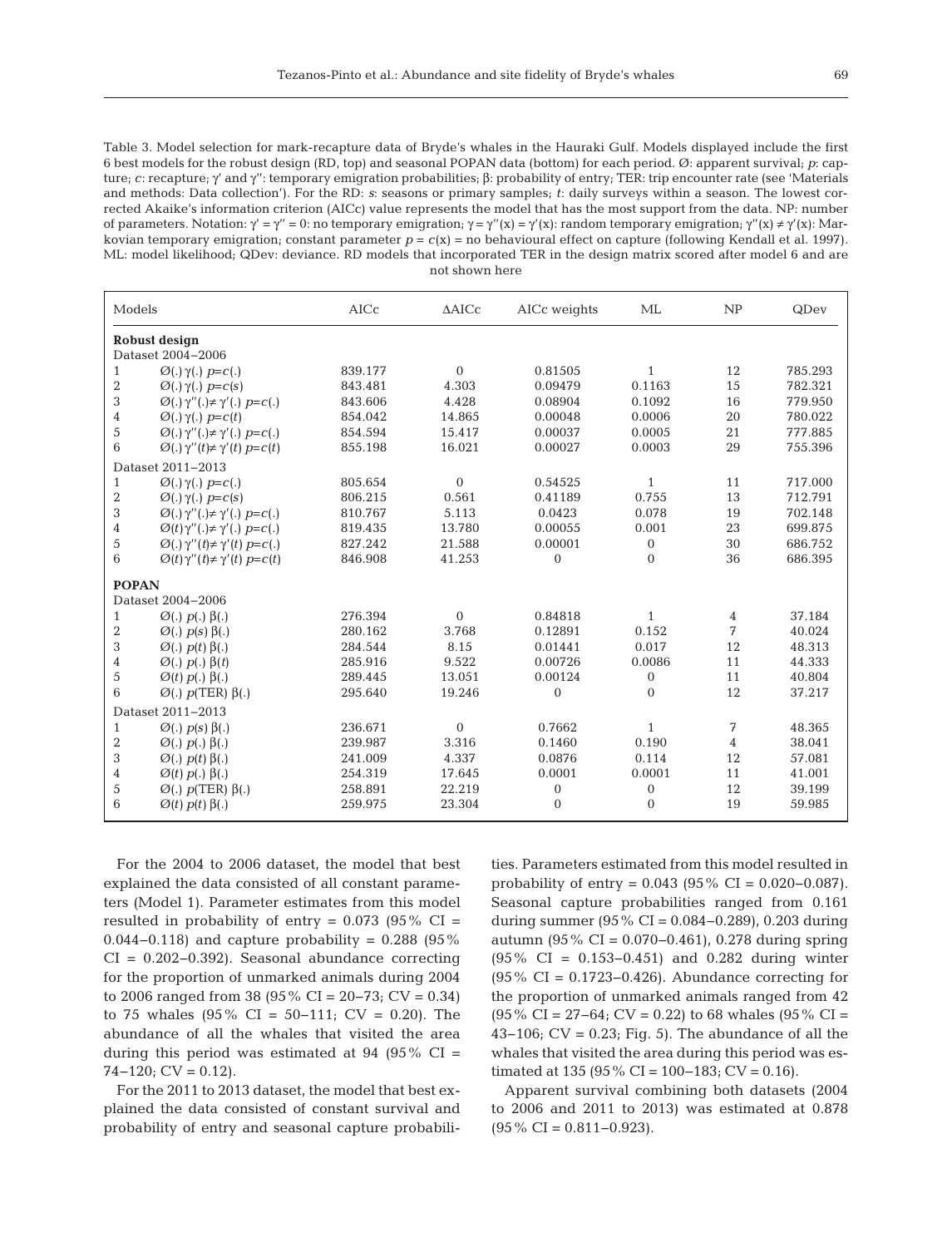

Fig. 4. Seasonal abundance estimates of Bryde's whales in the Hauraki Gulf from 2004 to 2006, and 2011 to 2013 (marked and unmarked animals) obtained using the robust design (RD), including 95% confidence intervals (vertical bars)



Fig. 5. Seasonal abundance estimates of Bryde's whales (marked and unmarked animals) in the Hauraki Gulf from 2004 to 2006 and 2011 to 2013 obtained using POPAN, including 95% confidence intervals (vertical bars)

# PBR

Following Wade (1998), we set the recovery factor at 0.5 and the maximum rate of increase at 0.04. Abundance estimates for  $\hat{N}_{super}$  during 2011 to 2013 and its corresponding CV were used ( $N_{\text{super}}$  = 135, CV  $= 0.16$ ) to calculate  $N_{MIN}$ . Results from the PBR analyses indicated that the local unit of Bryde's whales in the Hauraki Gulf could not sustain mortality of more than 1 whale yr<sup>-1</sup> (abundance of 135 whales  $[N<sub>MIN</sub>]$  = 118],  $CV = 0.16$ ; recovery factor = 0.5, maximum rate of increase  $= 0.04$ ).

## **DISCUSSION**

In New Zealand, Bryde's whales are listed as 'nationally critical', and globally as Data Deficient (IUCN; Baker et al. 2010). The Hauraki Gulf is an important habitat for the species (Wiseman 2008, Wiseman et al. 2011), but it is also a region of high shipping transit, which results in whale mortality caused by vessel-strike injuries (Stockin et al. 2008, Wiseman 2008, Behrens 2009, Riekkola 2013, Constantine et al. 2015). Our estimates are precise, robust to the assumptions of the models and could be used in the future to examine population trajectories over time and the impact of ship strikes on the longterm persistence of the population.

## **Site fidelity and occurrence**

Examination of individual site fidelity patterns suggested that some whales changed their use of the Hauraki Gulf over time. Overall, 28% of the whales  $(n = 20)$  were sighted across the 2 survey periods (8 yr). Most whales presented low MSR and SSR ratios, suggesting low site fidelity, with the exception of a few whales that showed moderate values. This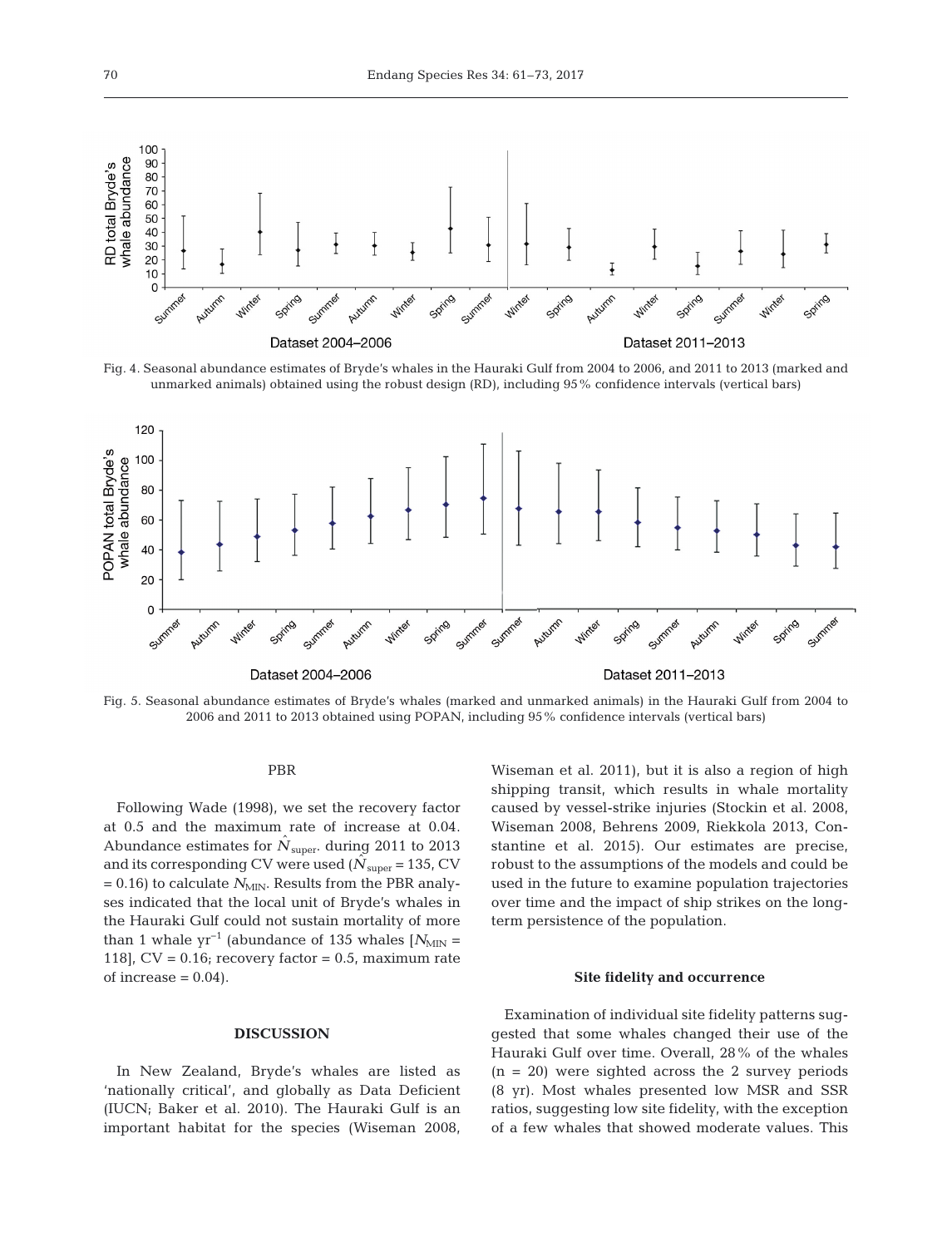indicates that the area is an important habitat for some whales. However, site fidelity patterns are not static and change over time, possibly due to respon ses to environmental conditions, prey availability, age-class and/or reproductive status (Switzer 1993, Hauser et al. 2007, Foote et al. 2010, Barnett et al. 2011). During the course of this study, 13 whales were sexed as females and 3 whales were sexed as males based on molecular identification (Wiseman 2008) and/or on photographs of the whales in close association with young calves. Interestingly, the 3 males identified by Wiseman during 2004 to 2006 were not resighted during 2011 to 2013. It is possible that the whales were in the area but were not identified (i.e. if the notch changed and the whale was misidentified), that they were in the area but not photographed or alternatively, they were absent. Wider genetic sampling of naturally marked whales would allow investigation of potential differences in habitat use by each sex.

The Hauraki Gulf is used by Bryde's whales for both calving and feeding (Wiseman et al. 2011). Approximately the same number of whales visited the area over time; however, the identity of these individuals changed between periods, with the exception of a few whales that continued using the area. It is unknown where these whales go when they leave the area or the reasons that motivate changes in site fidelity over time.

The differences in TER between study periods suggested higher rates in the earlier period during winter months (June to August; Wiseman et al. 2011). However, no significant differences were found among average seasonal TER values, despite higher values obtained during spring 2011 to 2013. In addition, abundance varied between sampling occasions but there was no evidence of seasonality. In contrast, Wiseman et al. (2011) found a seasonal pattern, with higher TER values during winter. Behrens (2009) re ported a peak in sightings during autumn and fewer sightings during summer, but this result was not statistically significant. A more recent study found annual but not seasonal changes in the relative density of Bryde's whales in the Hauraki Gulf (Dwyer et al. 2016), and it was noted that inter-annual fluctuations could be explained by climate-driven systems such as El Niño or La Niña. Along the California Bight (USA), Bryde's whale occurrence increased between 2000 and 2010. This increase was driven by changes in prey availability that were affected by seasonal and inter-annual changes in climate and oceanographic conditions (Kerosky et al. 2012). In the southwestern Gulf of California, higher occurrences of Bryde's whales were observed during La Niña conditions. In contrast, fewer whales were recor ded during El Niño and neutral conditions, suggesting that changes in occurrence in that region relate to El Niño-Southern Oscillation inter-annual variability and are probably mediated by prey availability (Salvadeo et al. 2011). Continued monitoring of Bryde's whale abundance, distribution and site fidelity using photo-identification is required to provide a longitudinal dataset of individual whales to evaluate potential effects of inter-annual climate variability in New Zealand waters. This should be conducted in conjunction with aerial surveys that currently provide abundance, though not site fidelity, information for this local population.

# **Population abundance, migration and apparent survival**

We estimated the number of whales in the Hauraki Gulf across almost a decade of surveys using both the RD and POPAN population models across seasons. The RD approach takes into account temporary emigration, whereas POPAN estimates the total number of animals that visited the area. Both approaches are suited for open populations with heterogeneous data resulting from unequal capture probabilities (Amstrup et al. 2005). Abundance estimates with the RD varied between sampling periods but did not present a seasonal pattern. Temporary emigration rates were fairly consistent between periods (57% during 2004 to 2006 and 61% during 2011 to 2013), indicating that approximately half of the whales leave the Hauraki Gulf every season before subsequently returning.

Wiseman (2008) estimated abundance using closed and open methods. The closed estimates were larger than our estimates and also presented broader confidence intervals (e.g. 128 whales estimated during summer); therefore, the closed estimates are deemed imprecise. Estimates of abundance with open models resulted in 46 whales  $yr^{-1}$  (95% CI = 39–53). While this estimate is somewhat comparable to our POPAN estimates (for 2004 to 2006: 38−74 and 2011 to 2013: 42−68 whales), ours are seasonal as opposed to annual estimates.

In our study, the differences between POPAN and the RD estimates may be due to the fact that the RD incorporates an estimate for temporary emigration, allowing individuals to move in and out of the study area between occasions, modelling heterogeneity and resulting in less biased estimates.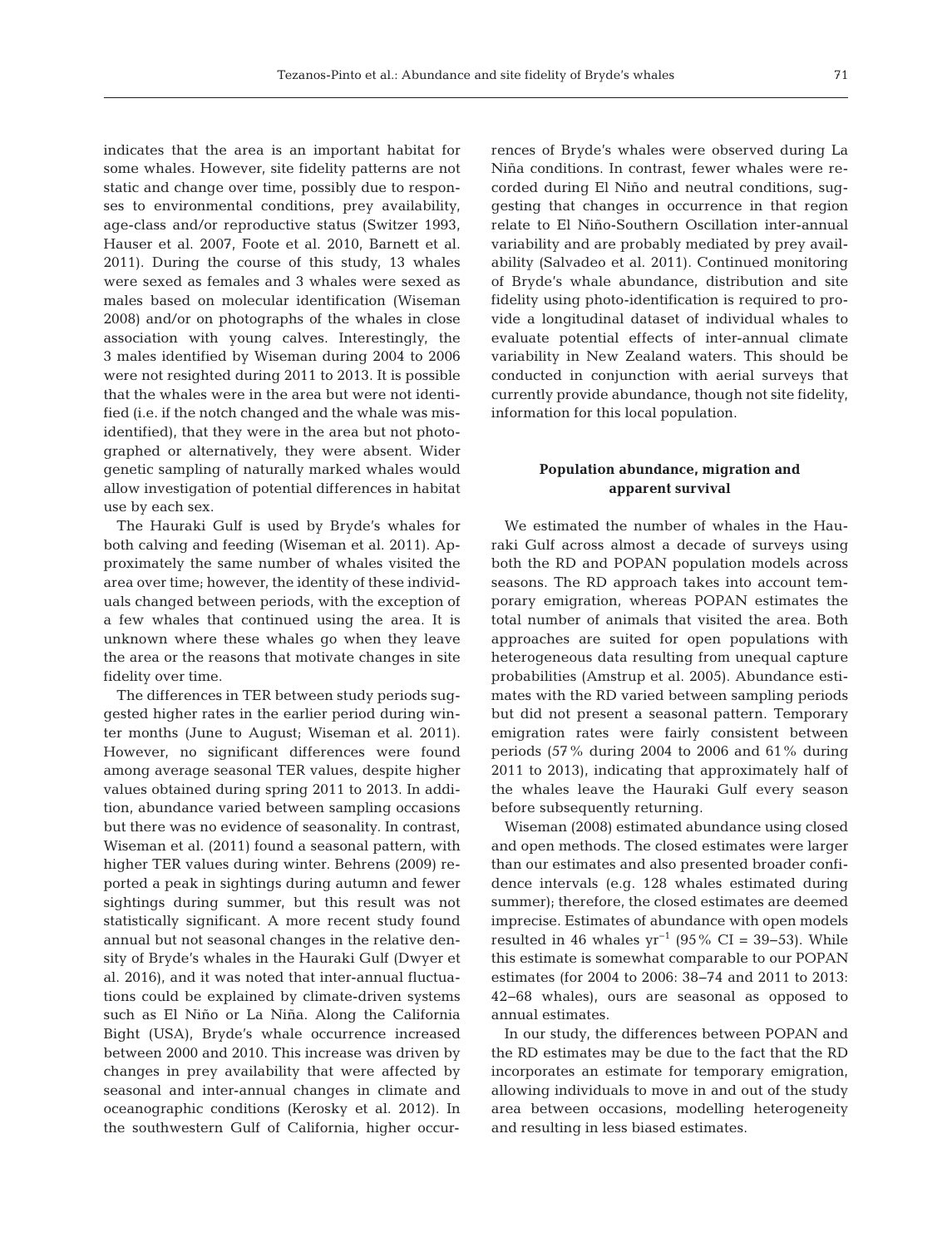The estimated apparent survival for Bryde's whales (0.878) is lower than survival estimates for humpback whales *Megaptera novaeangliae* (0.93−0.98; Chaloupka et al. 1999, Perrin et al. 2009, Ashe et al. 2013). POPAN assumes that animals that left the study area died and/or emigrated (confounded parameter), which may result in an underestimate of apparent survival. Since the Hauraki Gulf represents only a small part of a wider range for the New Zealand Bryde's whale population, it is clear that emigration is significant. Nevertheless, mortality should not be underestimated. Vessel strikes have been reported as a major cause of mortality for Bryde's whales in the area (Constantine et al. 2015), and the lower apparent survival estimated here may be reflecting this mortality.

Constantine et al. (2015) estimated that a minimum average of 2.3 whales yr−1 have died as a result of vessel-strike injuries in the Haruaki Gulf since 1996. Results from our PBR analysis suggest that the local unit of Bryde's whales could not sustain the removal of more than 1 whale yr−1 combining all sources of mortality. For this reason, it is imperative that appropriate management measures are instigated to avoid mortalities due to anthropogenic causes.

## **CONCLUSIONS**

Individual photo-identification studies allow finescale demographic analysis and provide valuable information for the long-term management of populations. Our results provide the first analysis of longterm site fidelity and estimates of apparent survival for Bryde's whales in the Hauraki Gulf using photoidentification methods. We estimated that less than 50 whales visit the Hauraki Gulf during each season (RD estimates), with an estimated apparent survival of 0.88. Despite long-term site fidelity being detected for 20 whales across an 8 yr period, we report individual changes in the use of the region by whales over time that has, until now, gone undetected. While it is acknowledged that the Hauraki Gulf forms only a part of the known home range for Bryde's whales, it still appears that this region is of importance to the local population — especially to those whales that display moderate site fidelity. It is currently unknown where the whales go when leaving the Hauraki Gulf. However, our findings highlight the need for continuous, as opposed to intermittent, photo-identification studies of Bryde's whales in the region so that fluctuations in abundance, movements, female reproductive rates, individual patterns of residency and habitat use can be monitored over time.

*Acknowledgements*. This research was funded by the Hauraki Gulf Research Fund administered by the Department of Conservation (Auckland Conservancy). N.W. was supported by a fellowship from Auckland Whale and Dolphin Safari, under director Mark Draskovich. We are particularly indebted to the staff and crew of 'Dolphin Explorer' and Martin Stanley, Liz Brookes, Stephanie Watts, Thelma Wilson, Jonathan Miles and Andrew Baxter (Department of Conservation) for their support of this study. Thanks to all the volunteers and colleagues who assisted us at the Coastal-Marine Research Group (Massey University). This research was conducted under contract 1218763 for the Department of Conservation (G.T.P.).

#### LITERATURE CITED

- Amstrup SC, McDonald TL, Manly BFJ (2005) Handbook of capture-recapture analysis. Princeton University Press, Princeton, NJ
- [Ashe E, Wray J, Picard CR, Williams R \(2013\) Abundance](https://doi.org/10.1371/journal.pone.0075228) and survival of Pacific humpback whales in a proposed critical habitat area. PLOS ONE 8:e75228
	- Baker A, Madon B (2007) Bryde's whales (*Balaenoptera* cf. *brydei* Olsen 1913) in the Hauraki Gulf and northeastern New Zealand waters. Sciences for Conservation 272. Department of Conservation, Wellington
- [Baker CS, Lukoschek V, Lavery S, Dalebout ML, Yong-un](https://doi.org/10.1111/j.1469-1795.2006.00062.x) M, Endo T, Funahashi N (2006) Incomplete reporting of whale, dolphin and porpoise 'bycatch' revealed by molecular monitoring of Korean markets. Anim Conserv 9: 474−482
- [Baker CS, Chilvers BL, Constantine R, DuFresne S, Mattlin R,](https://doi.org/10.1080/00288330.2010.482970) Van Helden A, Hitchmough R (2010) Conservation status of New Zealand marine mammals (suborders Cetacea and Pinnipedia). N Z J Mar Freshw Res 44: 101−115
	- Baker CS, Chilvers BL, Childerhouse S, Constantine R and others (2016) Conservation status of New Zealand marine mammals. New Zealand Threat Classification Series 14. Department of Conservation, Wellington
- [Barnett A, Abrantes KG, Stevens JD, Semmens JM \(2011\)](https://doi.org/10.1016/j.anbehav.2011.02.011) Site fidelity and sex-specific migration in a mobile apex predator:implications for conservation and ecosystem dynamics. Anim Behav 81: 1039−1048
	- Behrens S (2009) Bryde's whales (*Balaenoptera brydei*) in the Hauraki Gulf and the effects of vessel traffic. MSc thesis, The University of Auckland
	- Behrens S, Constantine R (2008) Large whale and vessel collisions in northern New Zealand. Paper SC/60/BC9, Scientific Committee of the International Whaling Commission. International Whaling Commission, Santiago
- [Blackmer AL, Anderson DR, Whitehead H \(2000\) Temporal](https://doi.org/10.1111/j.1748-7692.2000.tb00929.x) variability in features used to photo-identify humpback whales (*Megaptera novaeangliae)*. Mar Mamm Sci 16: 338−354
	- Burnham KP, Anderson DR, White GC, Brownie C, Pollock KH (1987) Design and analysis of fish survival experiments based on release−recapture data. American Fisheries Society Monographs 5, Bethesda, MD
- [Cagnazzi DDB, Harrison PL, Ross GJB, Lynch P \(2011\)](https://doi.org/10.1111/j.1748-7692.2009.00296.x) Abundance and site fidelity of Indo-Pacific humpback dolphins in the Great Sandy Strait, Queensland, Australia. Mar Mamm Sci 27: 255−281
- [Chaloupka M, Osmond M, Kaufman G \(1999\) Estimating](https://doi.org/10.3354/meps184291) seasonal abundance trends and survival probabilities of